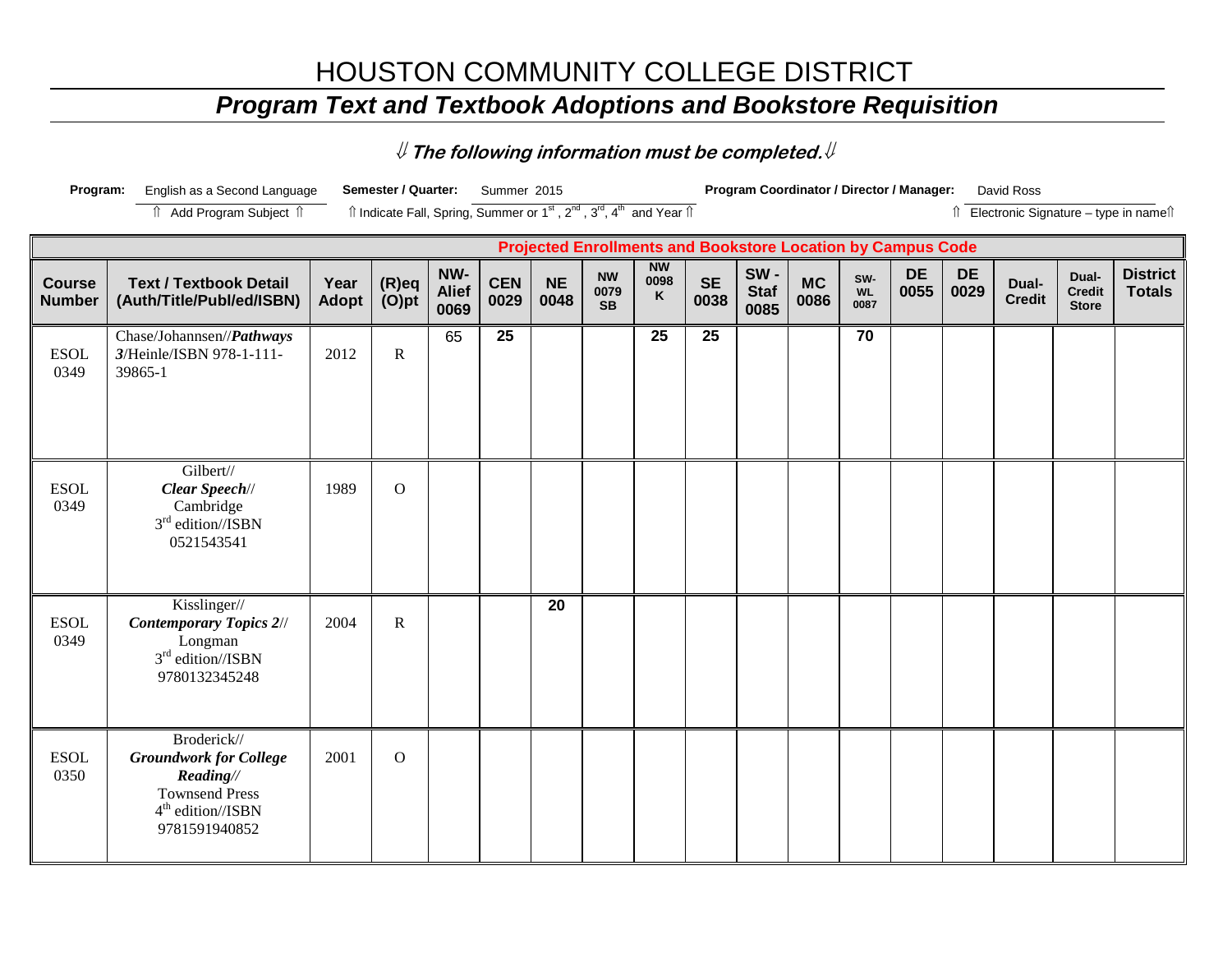|                                |                                                            |               |                      |                             |             |                   |                                |                        | <b>Projected Enrollments and Bookstore Location by Campus Code</b> |                            |      |                          |            |                   |                 |                                 |                             |
|--------------------------------|------------------------------------------------------------|---------------|----------------------|-----------------------------|-------------|-------------------|--------------------------------|------------------------|--------------------------------------------------------------------|----------------------------|------|--------------------------|------------|-------------------|-----------------|---------------------------------|-----------------------------|
| <b>Course</b><br><b>Number</b> | <b>Text / Textbook Detail</b><br>(Auth/Title/Publ/ed/ISBN) | Year<br>Adopt | $(R)$ eq<br>$(O)$ pt | NW-<br><b>Alief</b><br>0069 | CEN<br>0029 | <b>NE</b><br>0048 | <b>NW</b><br>0079<br><b>SB</b> | <b>NW</b><br>0098<br>K | <b>SE</b><br>0038                                                  | SW-<br><b>Staf</b><br>0085 | 0086 | SW-<br><b>WL</b><br>0087 | DE<br>0055 | <b>DE</b><br>0029 | Dual-<br>Credit | Dual-<br>Credit<br><b>Store</b> | District  <br><b>Totals</b> |

| <b>ESOL</b><br>0350 | Mikulecky&Jeffries//<br><b>More Reading Power//</b><br>Longman<br>$3rd$ edition//ISBN<br>9780130611994              | 2007 | $\mathbf{O}$   |    | 25              |                 |                 |                 |  |    |  |  |  |
|---------------------|---------------------------------------------------------------------------------------------------------------------|------|----------------|----|-----------------|-----------------|-----------------|-----------------|--|----|--|--|--|
| <b>ESOL</b><br>0350 | Hartmann&Kirn//<br><b>Interactions 2 - 6th</b><br><b>Edition. ISBN:</b><br>9780077831011<br>McGraw-Hill             | 2008 | $\mathbf R$    | 65 | $\overline{25}$ | $\overline{20}$ | $\overline{25}$ | $\overline{25}$ |  | 70 |  |  |  |
| <b>ESOL</b><br>0350 | Smith & Mare//<br><b>Concepts for Today//</b><br>Heinle & Heinle<br>$2nd$ edition/ISBN 1-4130-<br>0812-7            | 1995 | ${\bf R}$      |    |                 |                 |                 |                 |  |    |  |  |  |
| <b>ESOL</b><br>0350 | Steinbeck//<br>The Pearl//<br>Penguin<br>ISBN 9780140177374                                                         | 2009 | $\overline{O}$ |    | $\overline{25}$ |                 |                 |                 |  |    |  |  |  |
| <b>ESOL</b><br>0351 | Longman//<br><b>Longman Dictionary for</b><br>American English//<br>Longman<br>$4th$ edition//ISBN<br>9780132449793 | 1995 | $\mathbf{O}$   |    |                 |                 |                 | 25              |  |    |  |  |  |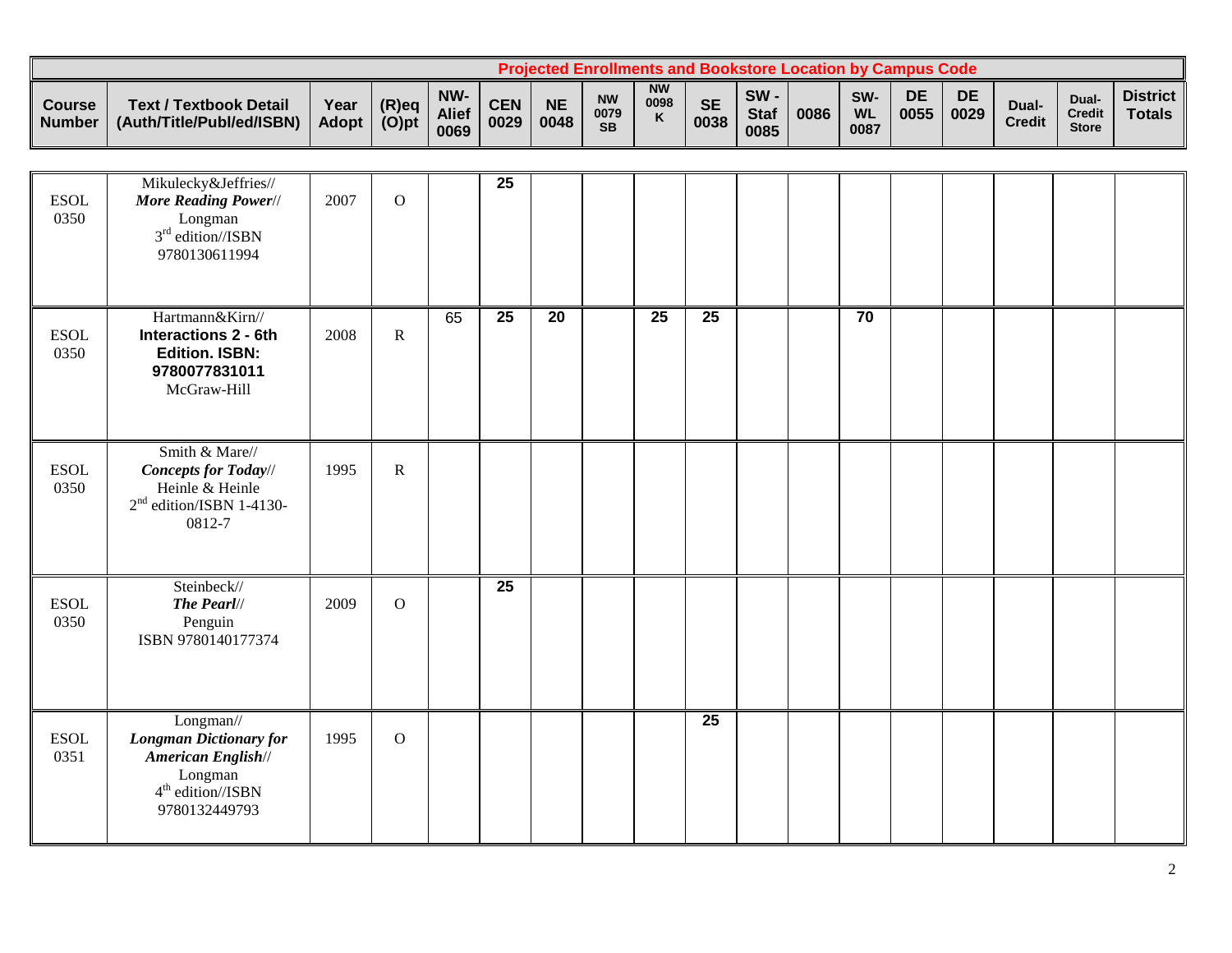|                                |                                                            |               |                   |                             |                    |                   | <b>Projected Enrollments and Bookstore Location by Campus Code</b> |                                   |                   |                               |      |                                      |            |                   |                        |                                 |                                  |
|--------------------------------|------------------------------------------------------------|---------------|-------------------|-----------------------------|--------------------|-------------------|--------------------------------------------------------------------|-----------------------------------|-------------------|-------------------------------|------|--------------------------------------|------------|-------------------|------------------------|---------------------------------|----------------------------------|
| <b>Course</b><br><b>Number</b> | <b>Text / Textbook Detail</b><br>(Auth/Title/Publ/ed/ISBN) | Year<br>Adopt | (R)eq<br>$(O)$ pt | NW-<br><b>Alief</b><br>0069 | <b>CEN</b><br>0029 | <b>NE</b><br>0048 | <b>NW</b><br>0079<br><b>SB</b>                                     | <b>NW</b><br>0098<br>$\mathbf{v}$ | <b>SE</b><br>0038 | $SW -$<br><b>Staf</b><br>0085 | 0086 | SW <sub>·</sub><br><b>WL</b><br>0087 | DE<br>0055 | <b>DE</b><br>0029 | Dual-<br><b>Credit</b> | Dual-<br>Credit<br><b>Store</b> | <b>District</b><br><b>Totals</b> |

| <b>ESOL</b><br>0351 | Hornby//<br><b>Oxford Advanced Learner's</b><br>Dictionary//<br>Oxford<br>$7th$ edition//ISBN<br>0194001067                                                                                | 2006 | $\overline{O}$ |    | 12              |                 |                 |    |  |    |  |  |  |
|---------------------|--------------------------------------------------------------------------------------------------------------------------------------------------------------------------------------------|------|----------------|----|-----------------|-----------------|-----------------|----|--|----|--|--|--|
| <b>ESOL</b><br>0351 | Blanchard & Root//<br><b>Ready to Write 3//</b><br>Longman<br>3rd edition/ISBN 0-13-<br>136334-4                                                                                           | 2004 | $\mathbf R$    | 65 | $\overline{25}$ | $\overline{20}$ | $\overline{25}$ | 25 |  | 70 |  |  |  |
| <b>ESOL</b><br>0352 | Azar//Fundamentals of<br>English Grammar//<br>Longman//4th ed<br>NOTE: Please order ISBN<br>97801323707169-2                                                                               | 2011 | ${\bf R}$      |    |                 | 20              |                 |    |  |    |  |  |  |
| <b>ESOL</b><br>0352 | Azar//Fundamentals of<br><b>English Grammar//</b><br>with Audio CDs, without<br>Answer Key and<br>MyEnglishLab: Focus on<br>Grammar 4 (Student Access<br>Code) Pack<br>ISBN: 9780133804966 | 2011 | $\mathbf R$    |    | 25              |                 |                 | 25 |  | 70 |  |  |  |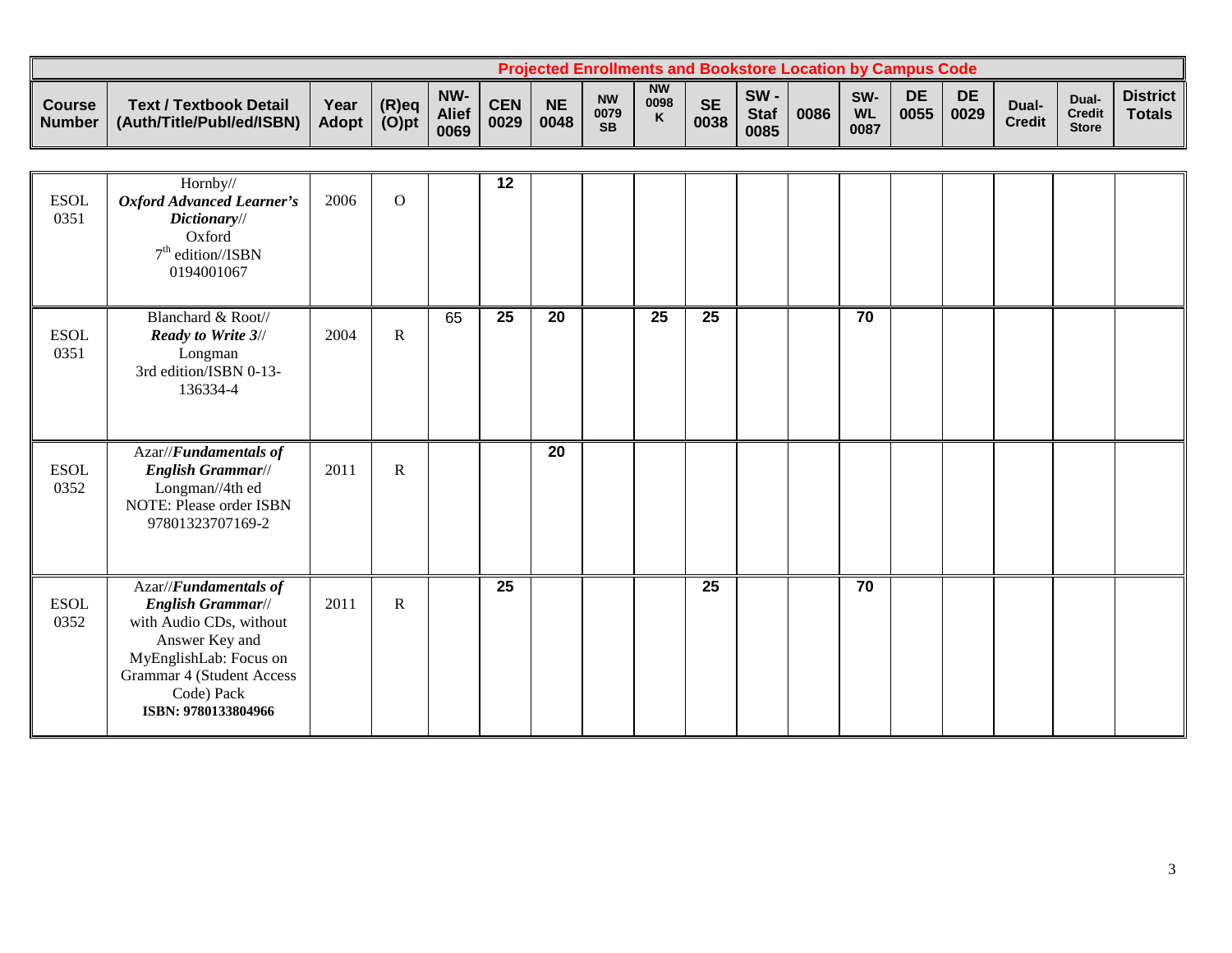|                                |                                                            |                      |                   |                             |                    |                   | <b>Projected Enrollments and Bookstore Location by Campus Code</b> |                                   |                   |                            |      |                                      |            |                   |                        |                                |                                  |
|--------------------------------|------------------------------------------------------------|----------------------|-------------------|-----------------------------|--------------------|-------------------|--------------------------------------------------------------------|-----------------------------------|-------------------|----------------------------|------|--------------------------------------|------------|-------------------|------------------------|--------------------------------|----------------------------------|
| <b>Course</b><br><b>Number</b> | <b>Text / Textbook Detail</b><br>(Auth/Title/Publ/ed/ISBN) | Year<br><b>Adopt</b> | (R)eq<br>$(O)$ pt | NW-<br><b>Alief</b><br>0069 | <b>CEN</b><br>0029 | <b>NE</b><br>0048 | <b>NW</b><br>0079<br><b>SB</b>                                     | <b>NW</b><br>0098<br>$\mathbf{z}$ | <b>SE</b><br>0038 | SW-<br><b>Staf</b><br>0085 | 0086 | SW <sub>·</sub><br><b>WL</b><br>0087 | DE<br>0055 | <b>DE</b><br>0029 | Dual-<br><b>Credit</b> | Dual<br>Credit<br><b>Store</b> | <b>District</b><br><b>Totals</b> |

| <b>ESOL</b><br>0352 | Azar&Hagen//Fundamentals<br>of English Grammar<br>Workbook//<br>Longman<br>$3rd$ edition//ISBN<br>0130136336                | 1988 | $\mathbf{O}$ |    |    |                 |                 |                 |  |    |  |  |  |
|---------------------|-----------------------------------------------------------------------------------------------------------------------------|------|--------------|----|----|-----------------|-----------------|-----------------|--|----|--|--|--|
| <b>ESOL</b><br>0352 | Bland//Grammar Sense 3<br>$(with CD)$ //<br>Oxford<br>ISBN 9780194489164<br>$2nd$ edition                                   | 2006 | ${\bf R}$    | 65 |    |                 | $\overline{25}$ |                 |  |    |  |  |  |
| <b>ESOL</b><br>0352 | Blackwell&Davy//Grammar<br>Sense 3 Workbook//Oxford<br>ISBN 0194365778                                                      | 2006 | $\mathbf R$  |    |    |                 |                 |                 |  |    |  |  |  |
| <b>ESOL</b><br>0353 | Silberstein, Dobson, &<br>Clarke//Reader's Choice//U<br>of Michigan Press 5 <sup>th</sup><br>edition//ISBN<br>9780472032051 | 2008 | ${\bf R}$    |    | 25 |                 |                 |                 |  |    |  |  |  |
| <b>ESOL</b><br>0353 | Langan//<br><b>Ten Steps to Improving</b><br><b>College Reading Skills//</b><br>Townsend<br>ISBN13: 978-1591940999          | 2013 | ${\bf R}$    | 65 |    | $\overline{20}$ | $\overline{25}$ | $\overline{25}$ |  | 45 |  |  |  |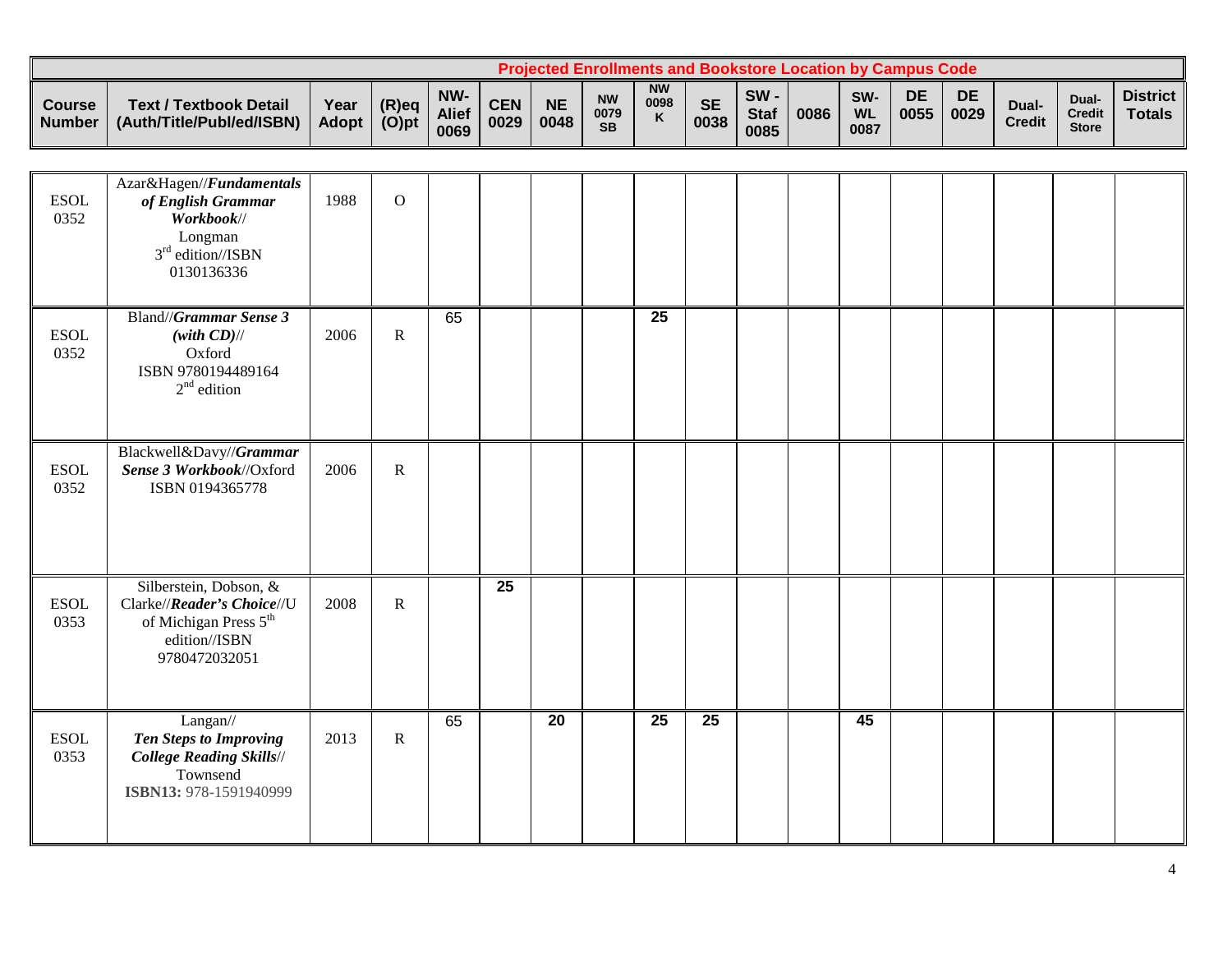|                         |                                                            |                      |                      |                             |                    |                   | <b>Projected Enrollments and Bookstore Location by Campus Code</b> |                                   |                   |                            |      |                          |            |                   |                        |                                        |                                  |
|-------------------------|------------------------------------------------------------|----------------------|----------------------|-----------------------------|--------------------|-------------------|--------------------------------------------------------------------|-----------------------------------|-------------------|----------------------------|------|--------------------------|------------|-------------------|------------------------|----------------------------------------|----------------------------------|
| <b>Course</b><br>Number | <b>Text / Textbook Detail</b><br>(Auth/Title/Publ/ed/ISBN) | Year<br><b>Adopt</b> | $(R)$ eq<br>$(O)$ pt | NW-<br><b>Alief</b><br>0069 | <b>CEN</b><br>0029 | <b>NE</b><br>0048 | <b>NW</b><br>0079<br><b>SB</b>                                     | <b>NW</b><br>0098<br>$\mathbf{v}$ | <b>SE</b><br>0038 | SW-<br><b>Staf</b><br>0085 | 0086 | SW-<br><b>WL</b><br>0087 | DE<br>0055 | <b>DE</b><br>0029 | Dual-<br><b>Credit</b> | Dual-<br><b>Credit</b><br><b>Store</b> | <b>District</b><br><b>Totals</b> |

| <b>ESOL</b><br>0353 | Mikulecky&Jeffries//<br><b>Advanced Reading Power//</b><br>Longman<br>ISBN 9780131990272                       | 2007 | $\mathbf{O}$   |                 |                 |                 |  |    |    |    |  |  |  |
|---------------------|----------------------------------------------------------------------------------------------------------------|------|----------------|-----------------|-----------------|-----------------|--|----|----|----|--|--|--|
| <b>ESOL</b><br>0353 | Bradbury//<br>Farenheit 451//<br><b>Ballatine Books</b><br>ISBN 0345342968                                     | 2009 | $\mathbf{O}$   |                 | $\overline{25}$ |                 |  |    |    |    |  |  |  |
| <b>ESOL</b><br>0354 | Folse //<br>Great Essays, $4^{th}$ ed.//<br>$\bf Cengage/$<br>ISBN 13: 978-1-285-19494-3                       | 2014 | $\overline{R}$ | $\overline{25}$ |                 | $\overline{20}$ |  | 25 |    | 45 |  |  |  |
| <b>ESOL</b><br>0354 | Fitzpatrick<br><b>Engaging Writing 2/</b><br>Pearson / ISBN:<br>9780132483544                                  | 2013 |                |                 | $\overline{25}$ |                 |  |    | 20 |    |  |  |  |
| <b>ESOL</b><br>0354 | <b>Collins Cobuild Advanced</b><br>Dictionary of American<br><i>English</i> // Heinle //<br>ISBN: 0-5-21541725 | 2010 | $\overline{O}$ |                 | 10              |                 |  |    |    |    |  |  |  |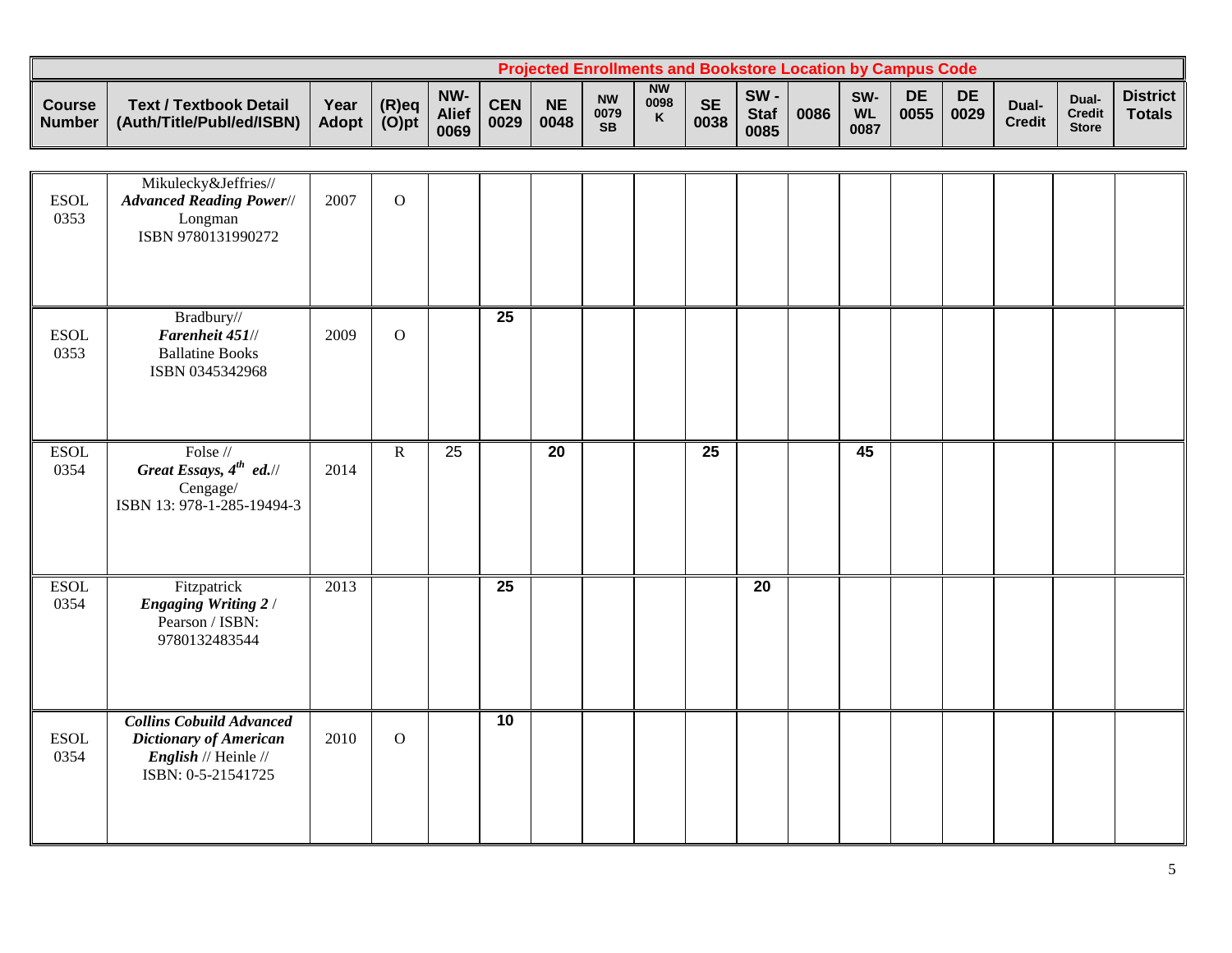|                                      |                                                            |                      |                      |                             |                    |                   | <b>Projected Enrollments and Bookstore Location by Campus Code</b> |                        |                   |                            |      |                          |            |            |                        |                                        |                                  |
|--------------------------------------|------------------------------------------------------------|----------------------|----------------------|-----------------------------|--------------------|-------------------|--------------------------------------------------------------------|------------------------|-------------------|----------------------------|------|--------------------------|------------|------------|------------------------|----------------------------------------|----------------------------------|
| <b>Course</b><br>Number <sup>1</sup> | <b>Text / Textbook Detail</b><br>(Auth/Title/Publ/ed/ISBN) | Year<br><b>Adopt</b> | $(R)$ eq<br>$(O)$ pt | NW-<br><b>Alief</b><br>0069 | <b>CEN</b><br>0029 | <b>NE</b><br>0048 | <b>NW</b><br>0079<br><b>SB</b>                                     | <b>NW</b><br>0098<br>K | <b>SE</b><br>0038 | SW-<br><b>Staf</b><br>0085 | 0086 | SW-<br><b>WL</b><br>0087 | DE<br>0055 | DE<br>0029 | Dual-<br><b>Credit</b> | Dual-<br><b>Credit</b><br><b>Store</b> | <b>District</b><br><b>Totals</b> |

| <b>ESOL</b><br>0355 | Azar//<br><b>Understanding &amp; Using</b><br>English Grammar//<br>Longman<br>$4th$ edition//ISBN<br>9780132333337                                                                                                                             | 1988 | ${\bf R}$    | 25 |                 | 20 |  |                 |  |    |  |  |  |
|---------------------|------------------------------------------------------------------------------------------------------------------------------------------------------------------------------------------------------------------------------------------------|------|--------------|----|-----------------|----|--|-----------------|--|----|--|--|--|
| <b>ESOL</b><br>0355 | $Azar$ //<br><b>Understanding &amp; Using</b><br>English Grammar//<br>with Audio CDs, without<br>Answer Key and<br>MyEnglishLab: Focus on<br><b>Grammar 5 (Student Access</b><br>Code) Pack<br>Longman<br>$4th$ edition//ISBN<br>9780133804959 | 1988 | $\mathbf R$  |    | $\overline{25}$ |    |  | $\overline{25}$ |  | 45 |  |  |  |
| <b>ESOL</b><br>0355 | Azar//<br><b>Understanding and Using</b><br><b>English Grammar</b><br>Workbook//<br>Longman<br>$4th$ edition//ISBN<br>9780132415439                                                                                                            | 1988 | $\mathbf{O}$ |    |                 |    |  |                 |  |    |  |  |  |
| <b>ESOL0356</b>     | Hanreddy & Whalley//<br>Mosaic 2:<br>Listening/Speaking//<br>McGraw-Hill<br>Silver edition//978-0-07-<br>333200-0                                                                                                                              | 2010 | ${\bf R}$    |    |                 |    |  |                 |  |    |  |  |  |